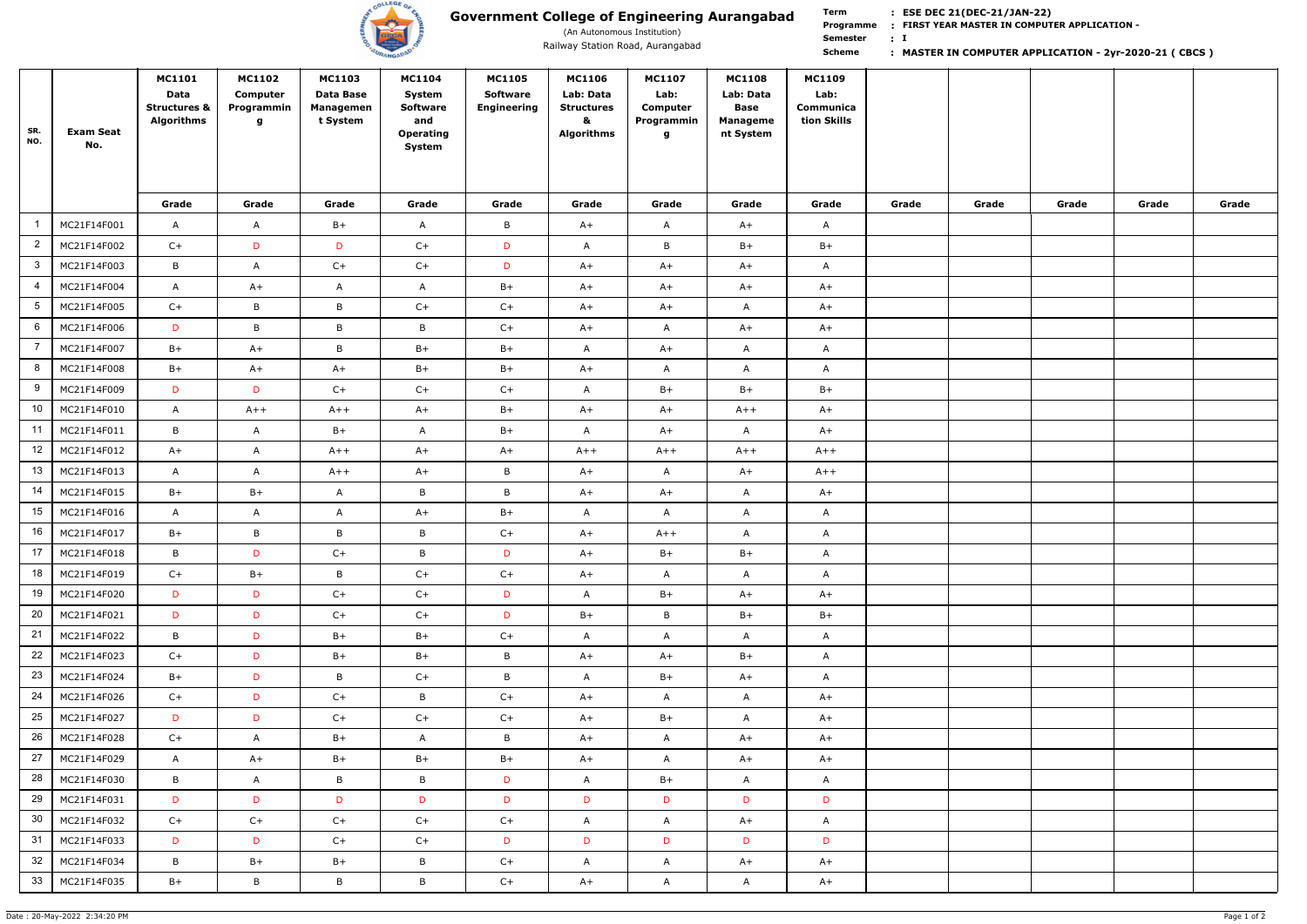

(An Autonomous Institution)

**Term Scheme FIRST YEAR MASTER IN COMPUTER APPLICATION - Programme : I : Semester :**

| SR.<br>NO. | <b>Exam Seat</b><br>No. | <b>MC1101</b><br>Data<br><b>Structures &amp;</b><br><b>Algorithms</b> | <b>MC1102</b><br>Computer<br>Programmin<br>g | <b>MC1103</b><br>Data Base<br>Managemen<br>t System | <b>MC1104</b><br>System<br><b>Software</b><br>and<br>Operating<br>System | <b>MC1105</b><br><b>Software</b><br><b>Engineering</b> | <b>MC1106</b><br>Lab: Data<br><b>Structures</b><br>&<br><b>Algorithms</b> | <b>MC1107</b><br>Lab:<br>Computer<br>Programmin<br>9 | <b>MC1108</b><br>Lab: Data<br><b>Base</b><br><b>Manageme</b><br>nt System | <b>MC1109</b><br>Lab:<br>Communica<br>tion Skills |       |       |       |       |       |
|------------|-------------------------|-----------------------------------------------------------------------|----------------------------------------------|-----------------------------------------------------|--------------------------------------------------------------------------|--------------------------------------------------------|---------------------------------------------------------------------------|------------------------------------------------------|---------------------------------------------------------------------------|---------------------------------------------------|-------|-------|-------|-------|-------|
|            |                         | Grade                                                                 | Grade                                        | Grade                                               | Grade                                                                    | Grade                                                  | Grade                                                                     | Grade                                                | Grade                                                                     | Grade                                             | Grade | Grade | Grade | Grade | Grade |
| 34         | MC21F14F036             | B                                                                     | D                                            | $B+$                                                | $\mathsf{B}$                                                             | $\mathsf B$                                            | $A+$                                                                      | $\mathsf{A}$                                         | $A+$                                                                      | $A++$                                             |       |       |       |       |       |
| 35         | MC21F14F037             | $C+$                                                                  | $B+$                                         | $C+$                                                | $B+$                                                                     | $C+$                                                   | $A+$                                                                      | $B+$                                                 | $\mathsf{A}$                                                              | $A+$                                              |       |       |       |       |       |
| 36         | MC21F14F038             | $B+$                                                                  | $B+$                                         | $B+$                                                | $B+$                                                                     | $\, {\bf B} \,$                                        | $\mathsf{A}$                                                              | $\mathsf{A}$                                         | $\mathsf{A}$                                                              | $A++$                                             |       |       |       |       |       |
| 37         | MC21F14F040             | A                                                                     | $B+$                                         | $B+$                                                | $\mathsf{B}$                                                             | $\, {\sf B}$                                           | $\mathsf{A}$                                                              | $A++$                                                | $A+$                                                                      | $\mathsf{A}$                                      |       |       |       |       |       |
| 38         | MC21F14F041             | D                                                                     | $C+$                                         | $\, {\bf B}$                                        | B                                                                        | D                                                      | $\mathsf{A}$                                                              | $C+$                                                 | $\mathsf{A}$                                                              | $\mathsf{A}$                                      |       |       |       |       |       |
| 39         | MC21F14F042             | B                                                                     | $\mathsf{A}$                                 | $B+$                                                | $B+$                                                                     | $C+$                                                   | $\mathsf{A}$                                                              | $A+$                                                 | $A+$                                                                      | $A+$                                              |       |       |       |       |       |
| 40         | MC21F14F043             | $A+$                                                                  | $C+$                                         | $A+$                                                | A                                                                        | $A+$                                                   | $A+$                                                                      | $A+$                                                 | $A++$                                                                     | $A+$                                              |       |       |       |       |       |
| 41         | MC21F14F044             | D                                                                     | D                                            | D                                                   | $C+$                                                                     | D                                                      | $\mathsf{A}$                                                              | $\mathsf{A}$                                         | $\mathsf{A}$                                                              | $B+$                                              |       |       |       |       |       |
| 42         | MC21F14F045             | D                                                                     | D                                            | D                                                   | $C+$                                                                     | D                                                      | $A+$                                                                      | $\, {\sf B}$                                         | $\mathsf{A}$                                                              | $B+$                                              |       |       |       |       |       |
| 43         | MC21F14F046             | A                                                                     | $B+$                                         | $C+$                                                | $\mathsf{A}$                                                             | $C+$                                                   | $\mathsf{A}$                                                              | $A+$                                                 | $A+$                                                                      | $A++$                                             |       |       |       |       |       |
| 44         | MC21F14F047             | D                                                                     | D                                            | $C+$                                                | $C+$                                                                     | D                                                      | $\mathsf{A}$                                                              | B                                                    | $B+$                                                                      | $\mathsf{A}$                                      |       |       |       |       |       |
| 45         | MC21F14F048             | $\mathsf{A}$                                                          | $\mathsf{A}$                                 | $\mathsf{A}$                                        | $A+$                                                                     | $\mathsf B$                                            | $A+$                                                                      | $A+$                                                 | $\mathsf{A}$                                                              | $A+$                                              |       |       |       |       |       |
| 46         | MC21F14F049             | $\mathsf{A}$                                                          | $\mathsf{A}$                                 | $\mathsf{A}$                                        | $\mathsf{A}$                                                             | $B+$                                                   | $A+$                                                                      | $A+$                                                 | $A+$                                                                      | $\mathsf{A}$                                      |       |       |       |       |       |
| 47         | MC21F14F050             | B                                                                     | $B+$                                         | $C+$                                                | $C+$                                                                     | $C+$                                                   | $A+$                                                                      | $\mathsf{A}$                                         | $A+$                                                                      | $A+$                                              |       |       |       |       |       |
| 48         | MC21F14F052             | D                                                                     | B                                            | $C+$                                                | B                                                                        | $C+$                                                   | $\mathsf{A}$                                                              | $\mathsf{A}$                                         | $\mathsf{A}$                                                              | $A+$                                              |       |       |       |       |       |
| 49         | MC21F14F053             | $B+$                                                                  | $\mathsf{A}$                                 | $\mathsf{A}$                                        | $B+$                                                                     | D                                                      | $A++$                                                                     | $\mathsf{A}$                                         | $A+$                                                                      | $A+$                                              |       |       |       |       |       |
| 50         | MC21F14F054             | $A++$                                                                 | A                                            | $A++$                                               | $A+$                                                                     | $A+$                                                   | $A++$                                                                     | $A++$                                                | $A++$                                                                     | $A++$                                             |       |       |       |       |       |
| 51         | MC21F14F055             | $C+$                                                                  | D                                            | $B+$                                                | $B+$                                                                     | D                                                      | $A+$                                                                      | $\mathsf{B}$                                         | $\mathsf{A}$                                                              | $\mathsf{A}$                                      |       |       |       |       |       |
| 52         | MC21F14F056             | $\mathsf B$                                                           | $B+$                                         | $\mathsf{A}$                                        | $B+$                                                                     | D                                                      | $\mathsf{A}$                                                              | $\mathsf{A}$                                         | $\mathsf{A}$                                                              | $\mathsf{A}$                                      |       |       |       |       |       |
| 53         | MC21F14F057             | $\mathsf{A}$                                                          | $\mathsf{A}$                                 | $A+$                                                | $\mathsf{A}$                                                             | $\mathsf{B}$                                           | $\mathsf{A}$                                                              | $B+$                                                 | $A+$                                                                      | $\mathsf{A}$                                      |       |       |       |       |       |
| 54         | MC21F14F058             | $\mathsf B$                                                           | D                                            | $C+$                                                | $\mathsf B$                                                              | $C+$                                                   | $A+$                                                                      | $\mathsf{A}$                                         | $A+$                                                                      | $\mathsf{A}$                                      |       |       |       |       |       |
| 55         | MC21F14F059             | D                                                                     | $C+$                                         | $B+$                                                | B                                                                        | $C+$                                                   | $\mathsf{A}$                                                              | $\mathsf{A}$                                         | $A+$                                                                      | $\mathsf{A}$                                      |       |       |       |       |       |
| 56         | MC21F14F060             | $\mathsf B$                                                           | $C+$                                         | $C+$                                                | $C+$                                                                     | D                                                      | $A+$                                                                      | $\mathsf{A}$                                         | $A+$                                                                      | $\mathsf{A}$                                      |       |       |       |       |       |
| 57         | MC21F14F061             | $A+$                                                                  | $B+$                                         | $A+$                                                | $A+$                                                                     | $\mathsf{A}$                                           | $A+$                                                                      | $A+$                                                 | $\mathsf{A}$                                                              | $A+$                                              |       |       |       |       |       |
| 58         | MC21F14F062             | $\mathsf{A}$                                                          | B                                            | $B+$                                                | $B+$                                                                     | $C+$                                                   | $\mathsf{A}$                                                              | $B+$                                                 | $A+$                                                                      | $B+$                                              |       |       |       |       |       |
| 59         | MC21F14F063             | $\mathsf B$                                                           | $C+$                                         | $C+$                                                | $B+$                                                                     | $C+$                                                   | A                                                                         | $B+$                                                 | $A+$                                                                      | $B+$                                              |       |       |       |       |       |
| 60         | MC21F14F064             | B                                                                     | B                                            | B                                                   | $B+$                                                                     | D                                                      | $\mathsf{A}$                                                              | $\mathsf{B}$                                         | $B+$                                                                      | $B+$                                              |       |       |       |       |       |
| 61         | MC21F14F065             | $C+$                                                                  | $\mathsf{A}$                                 | B                                                   | $\mathsf{A}$                                                             | $C+$                                                   | $\mathsf{A}$                                                              | $\mathsf{A}$                                         | $\mathsf{A}$                                                              | $\mathsf{A}$                                      |       |       |       |       |       |
| 62         | MC21F14F066             | D                                                                     | $C+$                                         | $C+$                                                | $\mathsf{B}$                                                             | D                                                      | A                                                                         | $B+$                                                 | $\mathsf{A}$                                                              | $B+$                                              |       |       |       |       |       |
| 63         | MC21F14F067             | B                                                                     | $\mathsf{A}$                                 | $\mathsf{A}$                                        | $\mathsf{B}$                                                             | $C+$                                                   | A                                                                         | $A+$                                                 | $A+$                                                                      | $\mathsf{A}$                                      |       |       |       |       |       |

## Railway Station Road, Aurangabad **1986 Mass and Scheme 1986. In Scheme 1, MASTER IN COMPUTER APPLICATION - 2yr-2020-21 (CBCS)**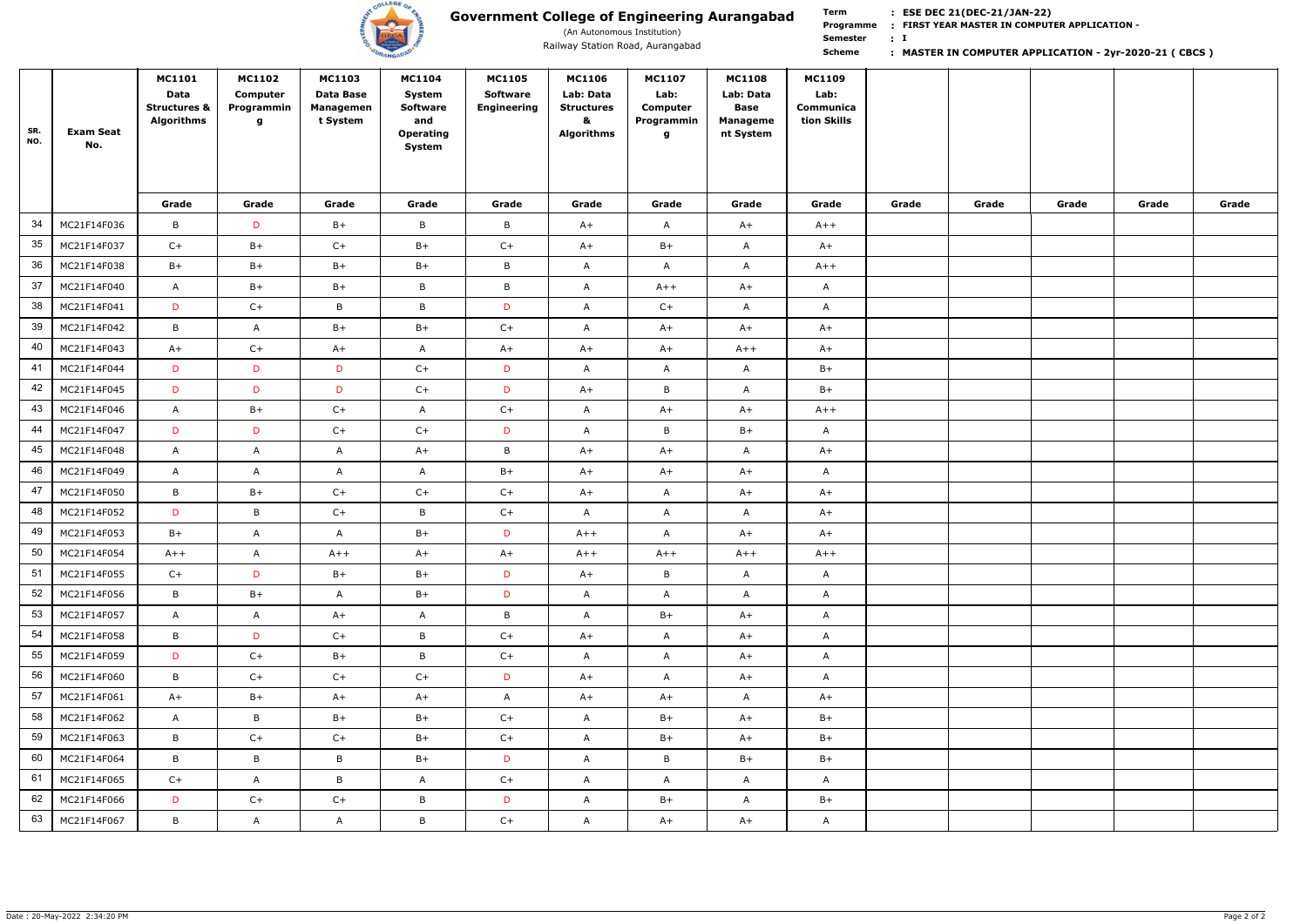

(An Autonomous Institution)

**Term Scheme FIRST YEAR MASTER IN COMPUTER APPLICATION - Programme : I : Semester :**

| SR.<br>NO. | <b>Exam Seat</b><br>No. | <b>MC1102</b><br>Computer<br>Programmin $ $ |       |       |       |       |       |       |       |       |       |       |       |       |       |
|------------|-------------------------|---------------------------------------------|-------|-------|-------|-------|-------|-------|-------|-------|-------|-------|-------|-------|-------|
|            |                         | Grade                                       | Grade | Grade | Grade | Grade | Grade | Grade | Grade | Grade | Grade | Grade | Grade | Grade | Grade |
|            | MC20F14F062             | D                                           |       |       |       |       |       |       |       |       |       |       |       |       |       |
|            | MC20F14F066             | D                                           |       |       |       |       |       |       |       |       |       |       |       |       |       |

## Railway Station Road, Aurangabad **1986 Mass and Scheme 1986. In Scheme 1, MASTER IN COMPUTER APPLICATION - 2yr-2020-21 (CBCS)**